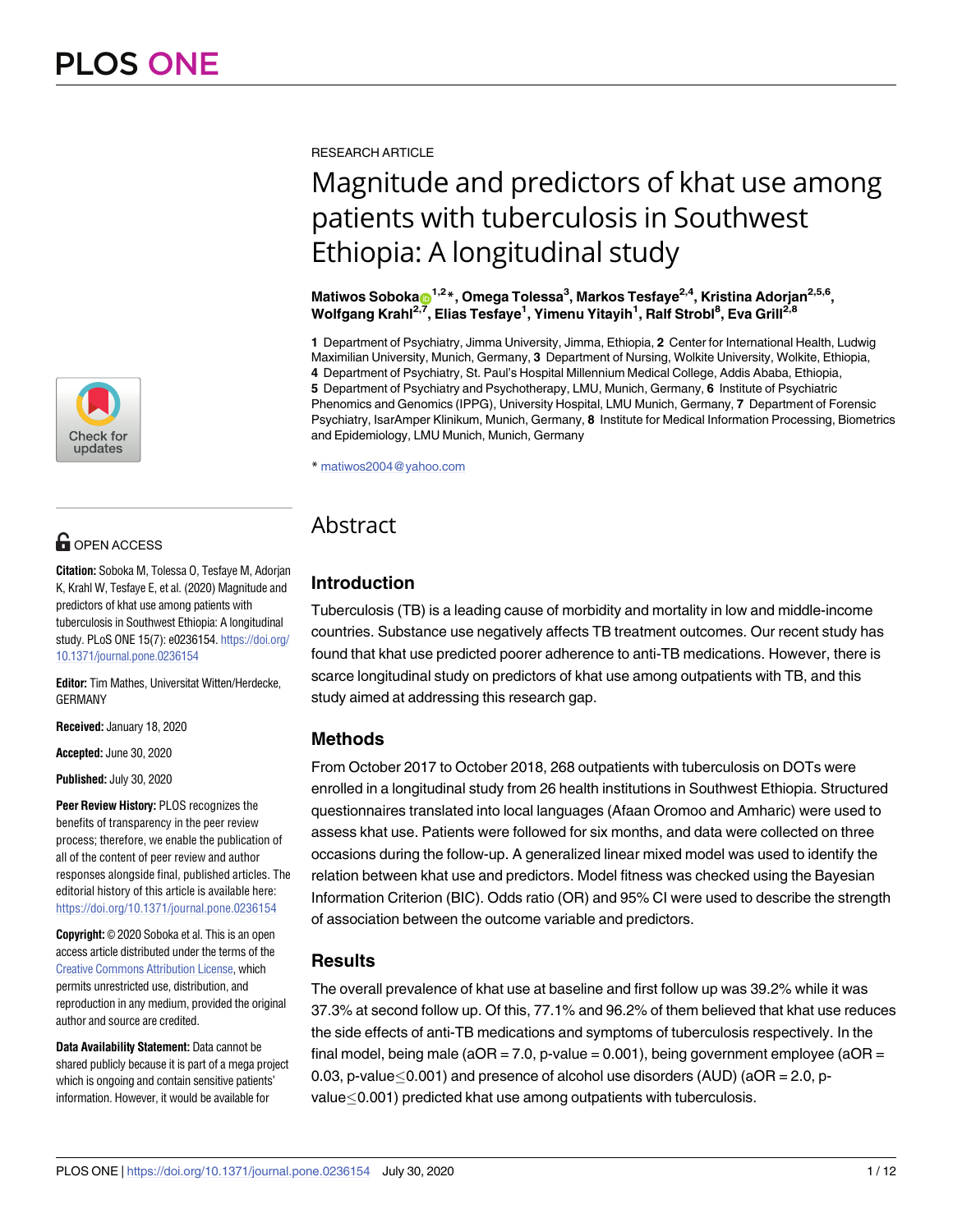<span id="page-1-0"></span>qualified researcher up on formal request to Institutional Review Board of Jimma University, Institute of Health [\(zeleke.mekonnen@gmail.com\)](mailto:zeleke.mekonnen@gmail.com) and the principal investigator

[\(matiwos2004@yahoo.com](mailto:matiwos2004@yahoo.com)). Also, data will be shared for researchers who meet the criteria for access to confidential data.

**Funding:** The project was funded by Jimma University, Institute of Psychiatry Phenomics and Genomics, and a personal contribution from Dr. Michael Odenwald.

**Competing interests:** The authors have declared that no competing interests exist.

# **Conclusion**

A considerable proportion of patients with TB used khat throughout DOTs and wrongly perceived that it had health benefits. The finding implies that all patients diagnosed with TB should be screened for khat use, and a particular emphasis should be given to males and individuals with a history of alcohol use. Moreover, further studies are needed to assess patients' beliefs regarding the benefits of khat use so that interventions can be developed.

# **Introduction**

Globally, despite the availability of effective anti-TB drugs, tuberculosis (TB) remains a major public health problem and one of the top ten causes of death from a single agent [\[1\]](#page-8-0). According to the 2018 World Health Organization (WHO) report, 10 million people were infected by TB across the world, while an estimated 1.6 million of people died because of the disease in 2017 [\[1](#page-8-0)]. The burden of TB is exceptionally high in middle and low-income countries because of poverty, malnutrition, overcrowded living condition, poor ventilation, HIV, and other chronic diseases. Similarly, substance use disorders, remain the major contributing factors for TB in these countries [\[1](#page-8-0)[–5](#page-9-0)]. Almost 90% of all patients with TB living in these countries face elevated TB-related mortality rates [[1](#page-8-0), [4](#page-9-0)]. Out of the total deaths attributed to TB in 2017, over 80% of the deaths were from Africa and Southeast Asia [[1\]](#page-8-0). Ethiopia is one of the 22 countries with the highest burden of tuberculosis with an incidence rate of 164 and a mortality rate of 24 per 100,000 [\[1](#page-8-0), [4](#page-9-0)]. Moreover, TB was the second most frequent cause of death in Ethiopia next to Malaria [\[4](#page-9-0)]. Non-adherence to the medication has been earmarked as one of the major issues contributing to excess mortality in Ethiopia [[6–8](#page-9-0)]. Besides, non-adherence increases the risk of multi-resistant TB strains. While any substance use disorder among patients with TB might decrease adherence, it has been shown that excessive use of khat and alcohol may be one major reason for non-adherence to treatment regimens in Ethiopia [[9](#page-9-0)–[11](#page-9-0)].

Khat is an amphetamine-like natural stimulant that has legally been used for many years in East Africa and the Southern Arabian Peninsula  $[12-14]$ . Khat use belongs to stimulant use disorder [\[15\]](#page-9-0). Fresh leaves of khat contain more than 40 types of compounds, among these, cathinone and cathine are known stimulants [\[12–14,](#page-9-0) [16,](#page-9-0) [17\]](#page-9-0).

Studies showed that people use khat to be alert while praying, to reduce the feeling of hunger, to enhance productivity at work, and to elevate their mood and to be physically strong [\[18–22\]](#page-9-0). Also, factors such as common mental disorder, being male, and other sociodemographic characteristics were found to determine khat use in the general population [[21](#page-9-0), [23](#page-10-0)]. However, using khat for a long period leads to khat use disorder which could have a potential impact on the mental and physical health of the users [[24](#page-10-0), [25](#page-10-0)]. Likewise, cathinone which is found in khat has been linked to a decreased immune response that might increase the risk of developing TB [[26\]](#page-10-0). Besides, TB seems to be more frequently underdiagnosed in khat users [\[27–29\]](#page-10-0). Khat users with TB were found to have higher bacillary load and were more likely to develop drug resistance [\[30\]](#page-10-0). Also, they were more likely to be stigmatized [\[31\]](#page-10-0), had longer treatment regimens [[32](#page-10-0)], poor adherence [[7,](#page-9-0) [19\]](#page-9-0), poor appetite [\[33\]](#page-10-0), and increased levels of anxiety [[10](#page-9-0)]. Even though khat use is known to affect treatment outcomes and mental health of patients with tuberculosis, there is only limited longitudinal study on the magnitude and predictors of khat use among patients with TB in Ethiopia and other African countries. Knowing the predictors and magnitude of khat use would help to tailor interventions and to intensify the efforts to improve treatment outcomes of TB. Moreover, early identification of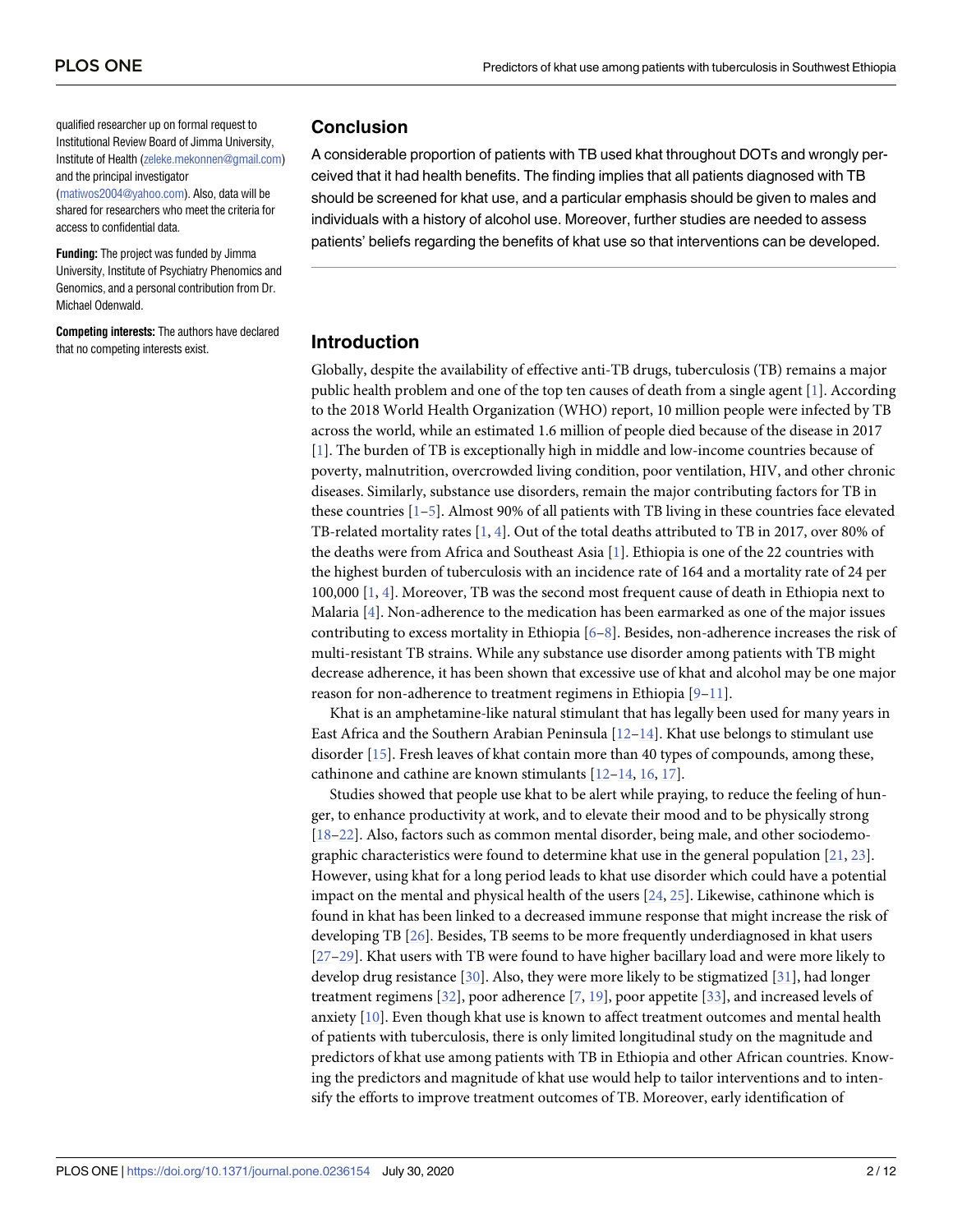predictors of khat use is important to take preventive measures to mitigate complications such as comorbid mental illness and MDR-TB. Therefore, our study aimed at assessing longitudinally the magnitude and predictors of khat use among patients with TB in Southwest Ethiopia.

# **Methods**

#### **Study area and design**

A longitudinal study was conducted among patients with tuberculosis in Jimma Zone, Southwest Ethiopia. Jimma Zone has more than three million inhabitants; about 3% of the total population of Ethiopia. In Ethiopia, TB care is mainly provided by local decentralized health centers to increase take-up of therapy and to monitor Directly Observed Treatment (DOT). There were 112 health centers in Jimma Zone. Out of these, 91 were providing services for patients with TB at the time of data collection. Likewise, there were dedicated TB treatment services at all hospitals. Patients were recruited from four hospitals and 22 randomly selected health centers of Jimma Zone. Twenty health centers and three hospitals were situated in rural areas whereas one hospital and two health centers are found in Jimma town. The study was conducted over a year from October 2017 to October 2018.

**Study population and sampling procedure.** This study included all patients who had recently been diagnosed with TB and started DOT in the selected health centers and hospitals. Patients who had started TB treatment within less than four weeks and not planning to transfer to other health institutions were included in the study. There are two reasons for including new patients who started treatment within four weeks. The first one is to see if there will be any change over time and the second is to see whether the patients increase or decrease their Khat use. Patients whose age is less than 18 years, patients infected with multidrug-resistant TB strains, polysubstance users (using three or more substances), and patients who were hospitalized during data collection were excluded from the study. The data for this study was drawn from a cohort registered as //////476/2011 (Institute of health, research, and postgraduate director 476/2011) which aimed to assess substance use disorder, quality of life, mental health and adherence to anti-TB medication. The sample was calculated considering power = 80%, 95% confidence interval, 62.4% prevalence of non-adherence to anti-TB medications among khat users, 43.6% prevalence of non-adherence among non-khat user TB patients, and 20% of drop out. The total sample size was 268, and patients who fulfilled the inclusion criteria and consented to participate in the study during the data collection period were consecutively recruited then baseline data were collected. Patients were followed on two occasions: at the end of two and six months.

Patients who were using khat (105) and free of khat use (163) were followed for six months. Detail information regarding the study was given by trained data collectors to each patient before the written informed consent was obtained.

**Data collection procedure.** Before data collection, the questionnaires were pretested on a sample (5% of the total sample) of patients with TB outpatients who had been on treatment at one health center in Agaro (a town found in Jimma zone at a distance of about 45 kilometers from Jimma city) to check whether the questions work as intended or understood by patients. Fourteen patients from the pretest were not included in the final analysis of the data. Patients were interviewed on three occasions, namely, baseline (starting treatment), first follow up (after 2 months), and second follow up (at the end of six months). The follow up was made at the end of two and six months of treatment because it is the end of intensive as well as the continuous phase of the treatment. Also, at the end of the six-month, patients received another test for tuberculosis so that the status of the patients would be known. Recruitment of patients and data collection were carried out by health professionals who were working in the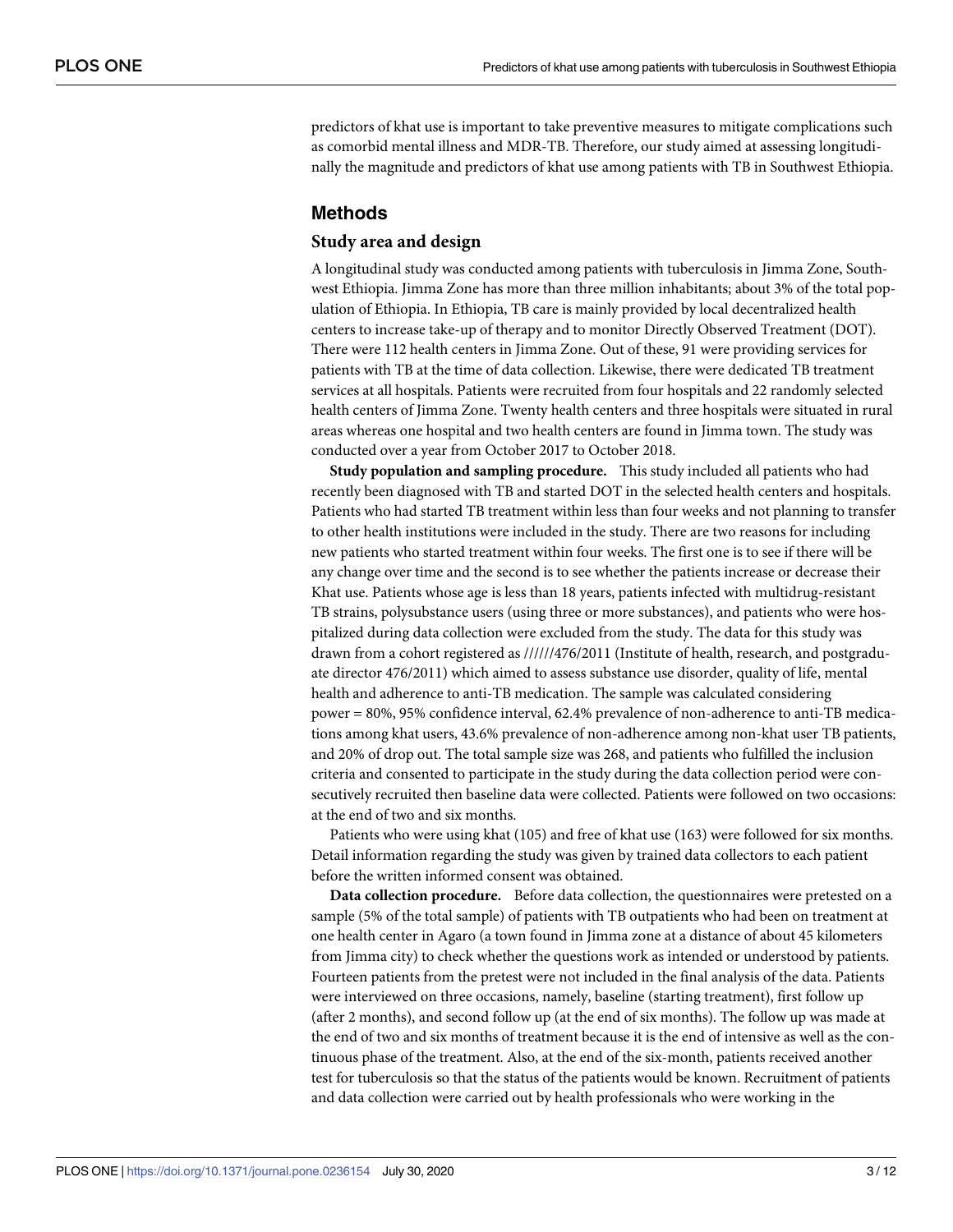<span id="page-3-0"></span>tuberculosis clinic and specifically trained on the questionnaires, supervised by trained district focal persons. Interviews were conducted within the respective health institutions when the participants came for their TB clinic visits. All questionnaires including the pretest were translated into Afaan Oromoo and Amharic languages because the participants speak either of the two languages.

**Data collection tools.** *Outcome variable*. A questionnaire used to assess khat use was developed after reviewing different kinds of literature because there is no specific standard tool to assess khat use in any population. In this study, khat use was defined as using khat in the past 30 days before the interview [\[34\]](#page-10-0). The questionnaire includes ever use of khat, current khat use, frequency, amount, and patients' beliefs regarding khat use.

*Explanatory variables*. Socio-demographic characteristics. Structured questionnaires were used to assess the socio-demographic characteristics (age, sex, marital status, level of education, religion, ethnicity, annual income, household size, occupation, place of residence) of the participants. Income was categorized considering the minimum monthly wage for employees of a governmental organization in Ethiopia which is 1,214 Ethiopian birr (36.67 Euros) [\[35\]](#page-10-0). Then, the monthly income of each patient was multiplied by 12 months to obtain the annual income, and we used a cutoff 14,568 Ethiopian birr (439.98 Euros).

*Alcohol use disorders (AUDs)*. Alcohol use disorder identification test (AUDIT) was used to assess alcohol use disorders. The AUDIT has been evaluated over two decades and provides an accurate measure of the risk of AUDs across gender, age, and cultures. A multi-country validation of AUDIT among people attending primary health care in Norway, Australia, Kenya, Bulgaria, Mexico and the United States of America showed that at a cut-off score of eight or more, the sensitivity and specificity of AUDIT for AUDs were 0.90 and 0.80, respectively [\[36\]](#page-10-0). The AUDIT has been translated and adapted for studies in the Ethiopian setting [\[37\]](#page-10-0).

*Disease-related factors*. Type of TB diagnoses (smear-positive, smear-negative, and extrapulmonary TB) were collected from the patients' charts.

*Comorbidities*. Any comorbidity such as HIV, previous mental illness, hypertension, and diabetes mellitus were collected from patients' charts.

*Mental distress*. Self-reporting questionnaire-20 (SRQ-20) which was developed by WHO was used to assess mental distress. This questionnaire assesses depressive, anxiety, and somatic symptoms that patients have experienced in the past four weeks. SRQ-20 has been adapted and validated in the Ethiopian setting, but the cut-off point varies from study to study [\[38,](#page-10-0) [39](#page-10-0)]. In this study, a total score of below 7 indicates the absence of mental distress whereas values of 7 and above indicate mental distress. At a cut-off point 7/8 the sensitivity and specificity was 89.7% and 95.2% respectively [\[40,](#page-10-0) [41\]](#page-10-0).

**Data analysis.** Participants' characteristics and study variables were described using descriptive statistics. A generalized linear mixed model was used to examine the predictors of khat use over six months. The model was built based on the theoretical importance and the adequate number of participants in each cell for each category. The missing value was excluded from the analysis. The findings have been adjusted for potential confounders. An intercept only model was used to investigate khat use over time (model 0) without adding other variables; model 1 investigated the longitudinal association of khat use and socio-demographic characteristics variables. Model 2 investigated the association between socio-demographic variables, mental distress, and the outcome variable (khat use). Model 3 was adjusted for the full set of predictors and examined covariates related to the khat use. Model fit was examined with the Bayesian Information Criterion (BIC). Lower BIC indicates a better model fit. Data were analyzed using R studio (1.2.1335). The study findings are reported in line with the Strengthening the Reporting of Observational Studies in Epidemiology (STROBE) statement.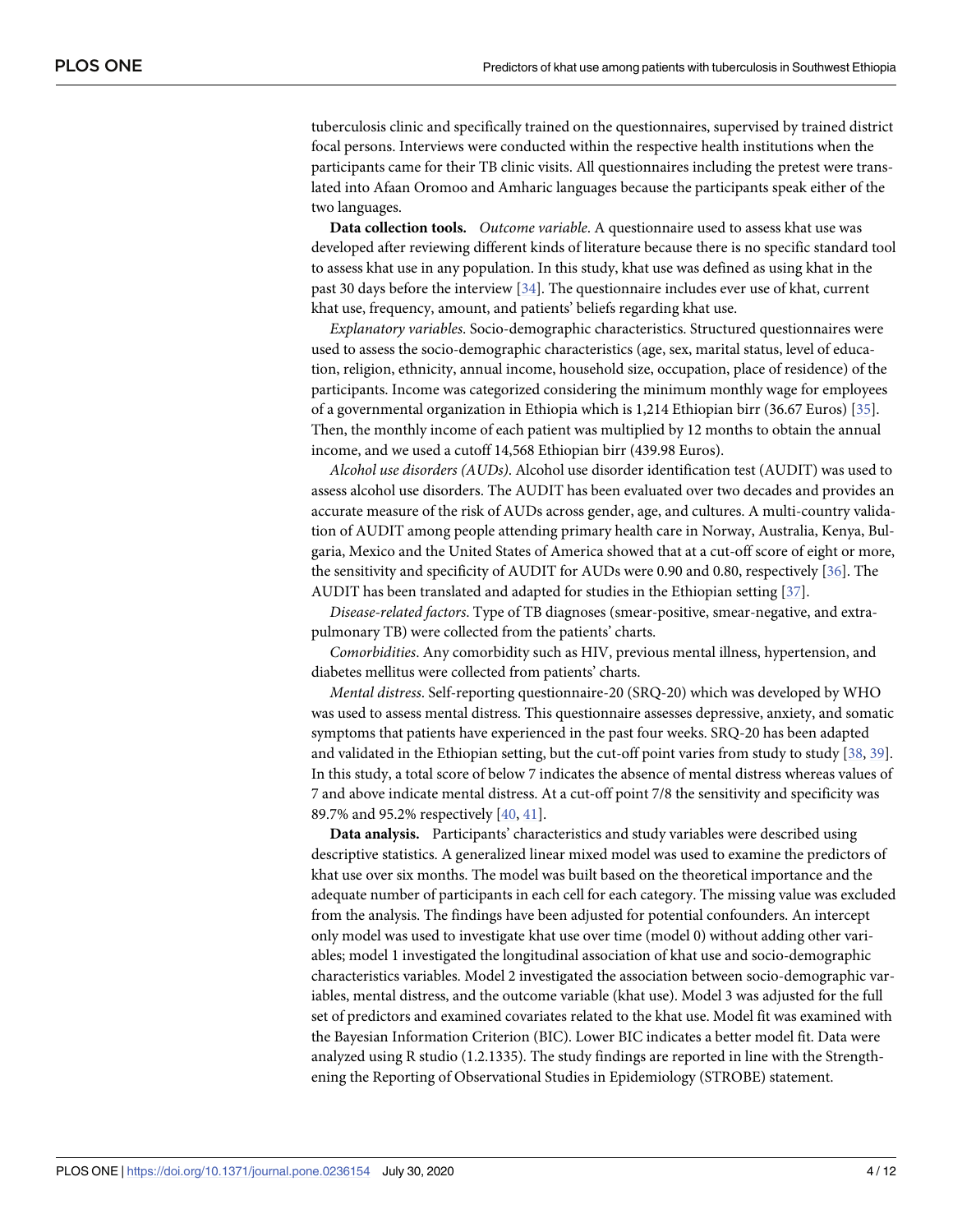<span id="page-4-0"></span>**Ethical considerations.** Ethical clearance was obtained from Jimma University and LMU Ethical Review Boards. After the participants were given detail information about the importance of the study, written informed consent was obtained from each patient. The anonymity of the study participants was kept in all stages of data processing and write-up of the manuscript. Patients who were using khat more than once weekly were advised to contact a mental health professional.

#### **Results**

#### **Socio-demographic and clinical characteristic**

In this longitudinal study, a total of 268 patients (age range of 18 to 80 years, mean age 32.4,  $SD = 14.4$ , 60.1% male) were recruited. The majority of the study participants were married  $(58.6%)$  and Muslim  $(61.6%)$ . Two-third  $(63.1%, n = 169)$  of all participants did not attend for-mal education (see [Table](#page-5-0) 1). A total of  $40.3\%$  (n = 108), 32.5% (n = 87), and 27.2% (n = 73) were diagnosed as smear-positive, smear-negative and extrapulmonary TB, respectively. At baseline, 3.7% ( $n = 10$ ) patients were diagnosed with HIV, and 7.1% ( $n = 19$ ) with other comorbidities (see [Table](#page-5-0) 1). There were 22 missing data of annual income which we excluded from the analysis.

**Prevalence of khat use.** The prevalence of khat use was 39.2% (n = 105) at baseline and after two months, and  $37.3\%$  (n = 100) at the end of six months. Of the total khat users, 24.8%  $(n = 26)$ , 46.7%  $(n = 49)$ , and 37.0%  $(n = 37)$  chewed khat daily at baseline, first follow up and second follow up respectively, while 55.2% (n = 58), 46.7% (n = 49) and 32.0% (n = 32) chewed it 2–3 times per week.

Those patients who were using khat were compared against patients free of khat use during the follow-up. Males were found to use khat more than women at baseline (46.6% versus 28.0%, p*<*0.05), at second month (46.6% versus 28.0%, p*<*0.001), and sixth month (41.6% versus 30.8%). The majority of khat users were merchants (72.4%,  $n = 21$ ), followed by farmers  $(51.1\%, n = 47)$ , and being educated till the tertiary level  $(53.6\%, n = 15)$  at baseline (see [Table](#page-5-0) 1). The majority of khat users (77.1%,  $n = 81$ ) believed that khat can reduce medication side effects or reduce symptoms of tuberculosis  $(96.2\%, n = 101)$ .

The prevalence of mental distress among patients with khat users was  $42.1\%$  (n = 69), 49.0% (n = 50) and 39.0% (n = 23) at baseline (T0), first (T1) and second (T2) follow up respectively. At the end of the second month, the majority (76.7%, n = 33), of khat users were found to have alcohol use disorder).

**Predictors of khat use.** The results of multivariable modeling are shown in [Table](#page-6-0) 2. The prevalence of khat use did not change significantly over time ( $p = 0.48$  in the final fully adjusted model). The strength of association was improved over time as witnessed by further improvement of model fit (BIC = 815.7). Being male and having AUDs were indicators for khat use after multivariable adjustment. Merchants still had a higher probability of khat use than government employees or day laborers. The odds of khat use among government employees was 97% lower when compared to that of merchants ( $aOR = 0.03$ , p-value = 0.001). Age, income, and mental distress were not associated with khat use.

#### **Discussion**

To our knowledge, this study is the first longitudinal study investigating predictors of khat use among patients with tuberculosis in Africa. Alarmingly, TB-patients believed that the use of khat is beneficial during treatment. Alcohol use disorder and male gender were predictors of continued khat use among TB patients in Southwest Ethiopia.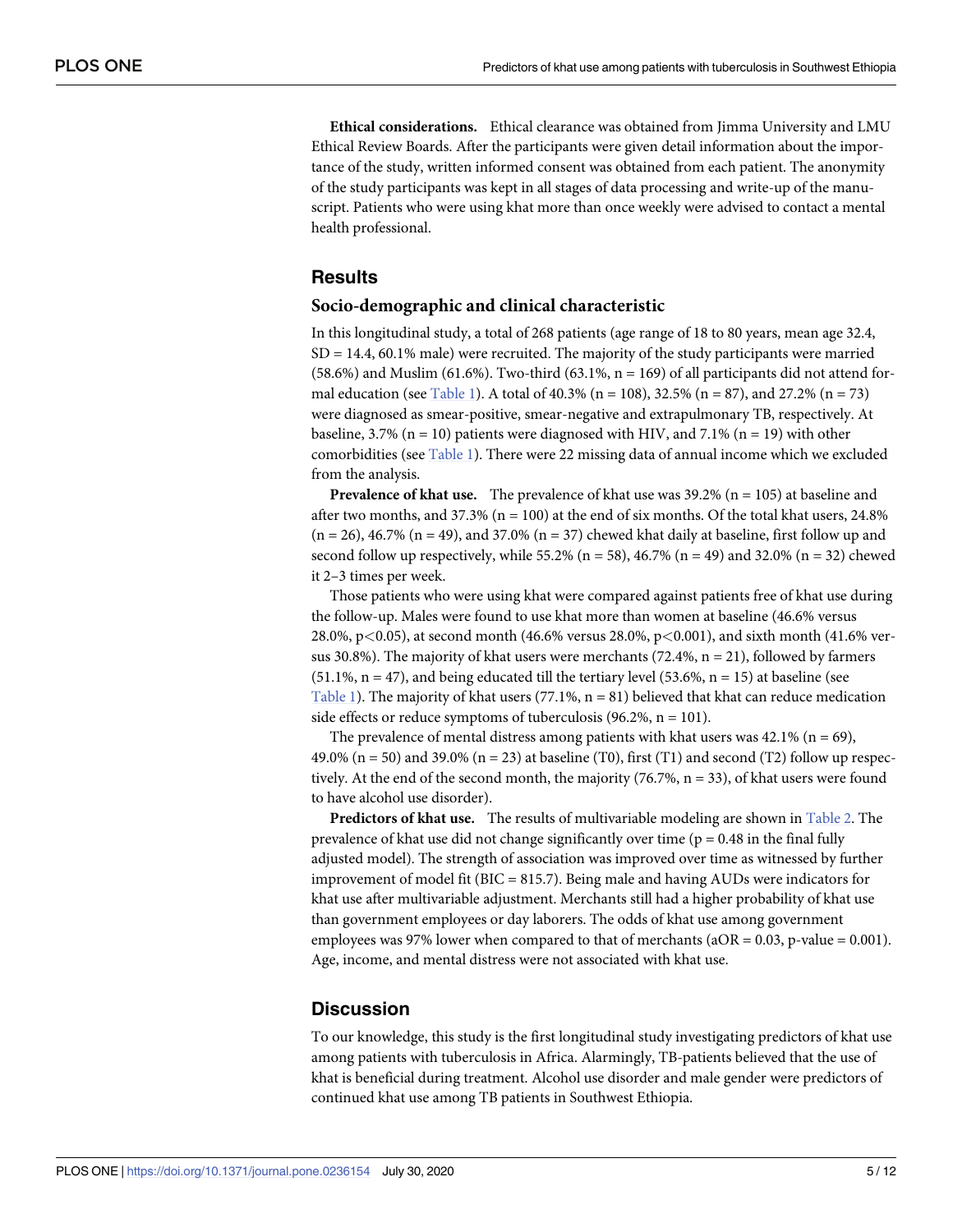| Variables                 |                       | Frequency N (%) | Khat use        |                                             |                                      |  |  |  |  |  |
|---------------------------|-----------------------|-----------------|-----------------|---------------------------------------------|--------------------------------------|--|--|--|--|--|
|                           |                       |                 | <b>Baseline</b> | First follow-up (end 2 <sup>nd</sup> month) | Second follow-up (end of six months) |  |  |  |  |  |
|                           |                       |                 | N(%)            | N(%)                                        | N(%)                                 |  |  |  |  |  |
| Gender                    | Male                  | 161(60.1)       | 75(46.6)        | 75(46.6)                                    | 67(41.6)                             |  |  |  |  |  |
|                           | Female                | 107(39.9)       | 30(28.0)        | 30(28.0)                                    | 33(30.8)                             |  |  |  |  |  |
| Age                       | $18 - 24$             | 93(34.7)        | 33(35.5)        | 30(32.3)                                    | 28(30.1)                             |  |  |  |  |  |
|                           | $25 - 34$             | 87(32.5)        | 32(36.8)        | 30(34.5)                                    | 32(36.8)                             |  |  |  |  |  |
|                           | $35 - 44$             | 36(13.4)        | 18(50.0)        | 20(55.6)                                    | 15(41.7)                             |  |  |  |  |  |
|                           | $45 - 54$             | 27(10.1)        | 13(48.1)        | 13(48.1)                                    | 13(48.1)                             |  |  |  |  |  |
|                           | $55 - 64$             | 25(9.3)         | 9(36.0)         | 12(48.0)                                    | 12(48.0)                             |  |  |  |  |  |
| Annual income in Eth Birr | $<$ 14,568            | 206(76.9)       | 86(41.7)        | 85(41.3)                                    | 83(40.3)                             |  |  |  |  |  |
|                           | >14,568               | 40(14.9)        | 11(27.5)        | 15(37.5)                                    | 13(32.5)                             |  |  |  |  |  |
| Marital status            | Single                | 97(36.2)        | 33(34.0)        | 30(30.9)                                    | 26(26.8)                             |  |  |  |  |  |
|                           | Married               | 157(58.6)       | 66(42.0)        | 70(44.6)                                    | 68(43.3)                             |  |  |  |  |  |
|                           | Divorced/widow        | 14(5.2)         | 6(42.9)         | 5(35.7)                                     | 6(42.9)                              |  |  |  |  |  |
| Religion                  | Orthodox              | 82(30.6)        | 21(25.6)        | 19(23.2)                                    | 20(24.4)                             |  |  |  |  |  |
|                           | Muslim                | 165(61.6)       | 83(50.3)        | 84(50.9)                                    | 78(47.3)                             |  |  |  |  |  |
|                           | Protestant and others | 21(7.8)         | $1(4.8\%)$      | 2(9.5)                                      | 2(9.5)                               |  |  |  |  |  |
| Ethnicity                 | Amhara                | 59(22.0)        | 13(22.0)        | 12(20.3)                                    | 12(20.3)                             |  |  |  |  |  |
|                           | Oromo                 | 165(61.6)       | 79(47.9)        | 79(47.9)                                    | 74(44.8)                             |  |  |  |  |  |
|                           | Tigre/Gurage          | 44(16.4)        | 13(29.5)        | 14(31.8)                                    | 14(31.8)                             |  |  |  |  |  |
| Occupation                | Merchant              | 29(10.8)        | 21(72.4)        | 7(58.6)                                     | 17(58.6)                             |  |  |  |  |  |
|                           | Farmer                | 92(34.3)        | 47(51.1)        | 47(51.1)                                    | 49(53.3)                             |  |  |  |  |  |
|                           | Government Employee   | 105(39.2)       | 24(22.9)        | 26(24.8)                                    | 21(20.0)                             |  |  |  |  |  |
|                           | Daily laborer         | 42(15.7)        | 13(31.0)        | 15(35.7)                                    | 13(31.0)                             |  |  |  |  |  |
| Education                 | No formal education   | 169(63.1)       | 15(32.5)        | 56(33.1)                                    | 46(27.2)                             |  |  |  |  |  |
|                           | Primary/secondary     | 71(26.5)        | 35(49.3)        | 34(47.9)                                    | 36(50.7)                             |  |  |  |  |  |
|                           | Tertiary              | 28(10.4)        | 15(53.6)        | 15(53.6)                                    | 18(64.3)                             |  |  |  |  |  |
| Family size               | Less than 5           | 181(67.5)       | 70(38.7)        | 37(42.5)                                    | 66(36.5)                             |  |  |  |  |  |
|                           | 5 and more            | 87(32.5)        | 35(40.2)        | 8(37.6)                                     | 34(39.1)                             |  |  |  |  |  |
| Residence                 | Rural                 | 127(47.4)       | 59(46.5)        | 57(44.9)                                    | 55(43.3)                             |  |  |  |  |  |
|                           | Urban                 | 141(52.6)       | 46(32.6)        | 48(34.0)                                    | 45(31.9)                             |  |  |  |  |  |
| <b>HIV</b>                | Positive              | 10(3.7)         | $6(60.0\%)$     | 7(58.3)                                     | 8(42.1)                              |  |  |  |  |  |
|                           | Negative              | 258(96.3)       | 99(38.4)        | 98(38.3)                                    | 92(36.9)                             |  |  |  |  |  |
| Mental distress           | No                    |                 | 36(34.6)        | 55(33.1)                                    | 77(36.8)                             |  |  |  |  |  |
|                           | Yes                   |                 | 69(42.1)        | 50(49.0)                                    | 23(39.0)                             |  |  |  |  |  |

<span id="page-5-0"></span>**[Table](#page-4-0) 1. Characteristics of patients with tuberculosis in Southwest Ethiopia 2017/18 (n = 268).**

�There were 22 missing data of annual income.

<https://doi.org/10.1371/journal.pone.0236154.t001>

In this study, the prevalence of khat use was slightly declined over time from 39.2% at baseline to 37.3% at the end of six months. The reason might be patients use more khat at baseline as a self-treatment for tuberculosis related symptoms and medication side effects. Because we identified that most patients believe khat can reduce symptoms of tuberculosis and medication side- effects. So, when they get improvement from the disease, they might reduce their khat use but further study is needed.

The prevalence of khat use observed in this study at baseline (39.2%), during the first (39.2%) and second follow up (37.3%) was far higher than another study conducted in South Ethiopia which found moderate and high khat use to be 14.3% and 1.7% respectively [[9](#page-9-0)]. The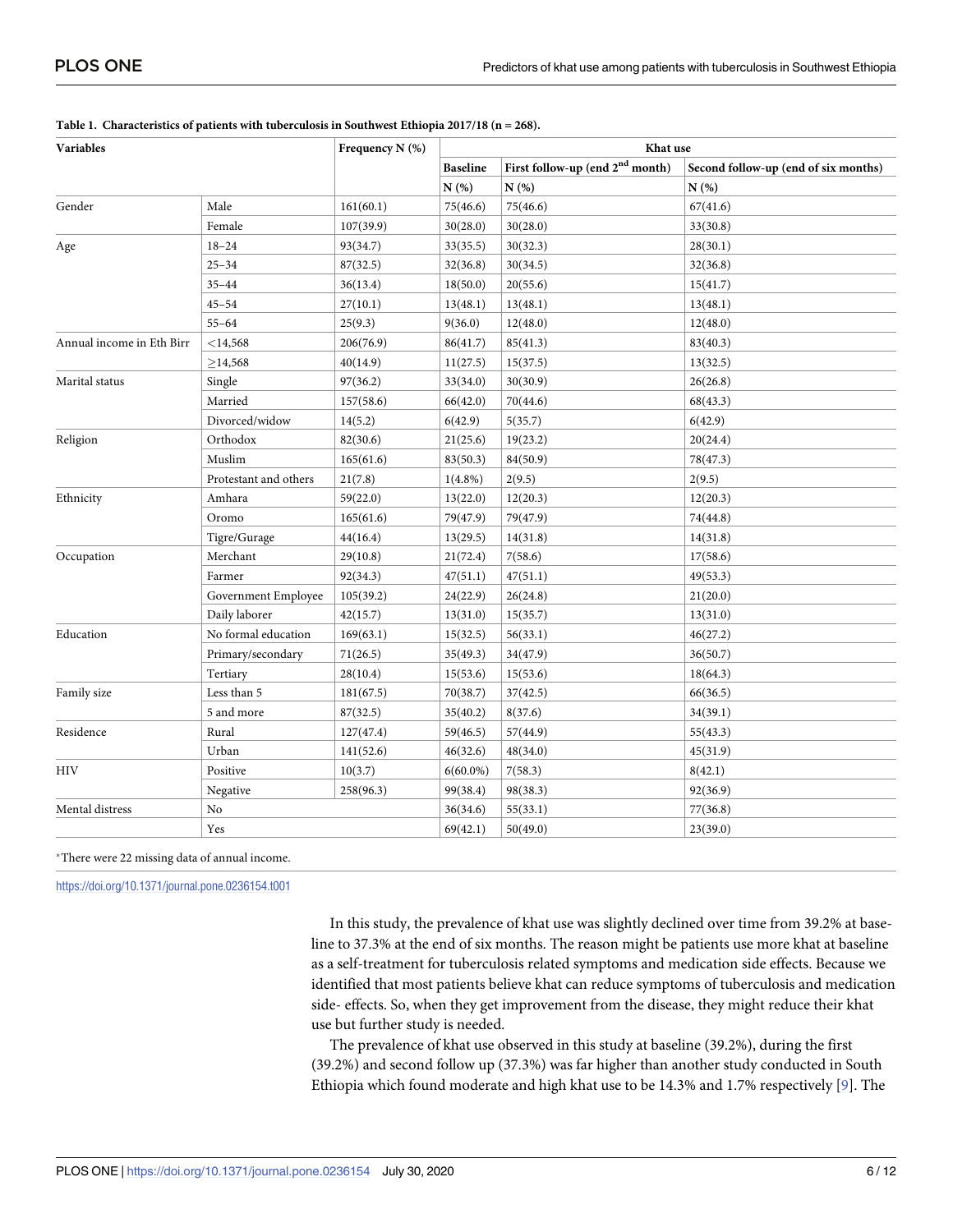| <b>Variables</b>                   |                        | Intercept only (empty model) |                          | Model1 (Socio-demography)  |       |                | Model2 (Model 1 including<br>mental distress) |      |                 | Model3 (Full model)        |      |                 |                            |
|------------------------------------|------------------------|------------------------------|--------------------------|----------------------------|-------|----------------|-----------------------------------------------|------|-----------------|----------------------------|------|-----------------|----------------------------|
|                                    |                        | <b>OR</b>                    | P-Value                  | 95%CI<br>(upper,<br>lower) | aOR   | P-Value        | 95%CI<br>(upper,<br>lower)                    |      | $aOR$   P-Value | 95%CI<br>(upper,<br>lower) |      | $aOR$   P-Value | 95%CI<br>(upper,<br>lower) |
| Gender                             | Female                 | Reference                    |                          |                            |       |                |                                               |      |                 |                            |      |                 |                            |
|                                    | Male                   | ÷.                           | L.                       |                            | 5.9   | 0.01           | 2.0,17.7                                      | 5.9  | 0.01            | 2.0,17.7                   | 7.0  | 0.001           | 2.2,22.2                   |
| Age                                | $18 - 24$              | Reference                    |                          |                            |       |                |                                               |      |                 |                            |      |                 |                            |
|                                    | $25 - 34$              | $\overline{a}$               | $\overline{\phantom{a}}$ |                            | 0.9   | 0.83           | 0.2, 3.2                                      | 0.9  | 0.83            | 0.2, 3.2                   | 0.9  | 0.83            | 0.2.3.4                    |
|                                    | $35 - 44$              | ٠                            | $\overline{\phantom{a}}$ |                            | 1.8   | 0.50           | 0.3, 10.1                                     | 1.8  | 0.49            | 0.3, 10.1                  | 2.0  | 0.47            | 0.3, 12                    |
|                                    | $45 - 54$              | ÷                            | $\overline{\phantom{a}}$ |                            | 1.1   | 0.91           | 0.2,7.4                                       | 1.1  | 0.92            | 0.2,7.4                    | 1.3  | 0.82            | 0.2, 9.2                   |
|                                    | $55 - 64$              | ÷,                           | $\overline{\phantom{a}}$ |                            | 0.5   | 0.41           | 0.1, 3.0                                      | 0.5  | 0.42            | 0.1, 3.0                   | 0.5  | 0.47            | 0.1.3.5                    |
| Annual Income<br>in Ethiopian birr | $<$ 14,568             | Reference                    |                          |                            |       |                |                                               |      |                 |                            |      |                 |                            |
|                                    | >14,568                |                              |                          |                            | 0.4   | 0.19           | 0.1, 1.6                                      | 0.4  | 0.19            | 0.1, 1.6                   | 0.3  | 0.16            | 0.8, 1.5                   |
| Occupation                         | Merchant               | Reference                    |                          |                            |       |                |                                               |      |                 |                            |      |                 |                            |
|                                    | Farmer                 | ٠                            | $\overline{\phantom{a}}$ |                            | 0.2   | 0.08           | 0.04, 1.2                                     | 0.2  | 0.08            | 0.04, 1.2                  | 0.2  | 0.05            | 0.02, 1.0                  |
|                                    | Government<br>Employee | L.                           | $\overline{\phantom{a}}$ |                            | 0.04  | 0.001          | 0.01, 0.3                                     | 0.04 | 0.001           | 0.01, 0.3                  | 0.03 | 0.001           | 0.01, 0.2                  |
|                                    | Day laborer            |                              | $\overline{\phantom{a}}$ |                            | 0.1   | 0.03           | 0.01, 0.8                                     | 0.1  | 0.02            | 0.02, 0.8                  | 0.1  | 0.01            | 0.01, 0.6                  |
| Religion                           | Orthodox               | Reference                    |                          |                            |       |                |                                               |      |                 |                            |      |                 |                            |
|                                    | Muslim                 |                              | $\overline{\phantom{a}}$ |                            | 3.3   | 0.04           | 1.0,10.6                                      | 3.3  | 0.04            | 1.0,10.6                   | 2.6  | 0.3             | 0.8,8.6                    |
|                                    | Protestant             |                              |                          |                            | 0.03  | 0.01           | 0.01, 0.5                                     | 0.03 | 0.01            | 0.01, 0.5                  | 0.01 | 0.01            | 0.01, 0.3                  |
| <b>AUD</b>                         | No                     | Reference                    |                          |                            |       |                |                                               |      |                 |                            |      |                 |                            |
|                                    | Yes                    |                              |                          |                            |       |                |                                               |      |                 |                            | 2.0  | 0.001           | 6.0,38.1                   |
| Mental distress                    | N <sub>o</sub>         | Reference                    |                          |                            |       |                |                                               |      |                 |                            |      |                 |                            |
|                                    | Yes                    |                              |                          |                            |       | $\overline{a}$ |                                               | 1.0  | 0.96            | 0.5, 2.0                   | 1.0  | 0.94            | 0.7,5.2                    |
| Time                               |                        | 0.9                          | 0.48                     | 0.7, 1.2                   | 0.8   | 0.2            | 0.6, 1.1                                      | 0.8  | 0.25            | 0.6, 1.2                   | 0.9  | 0.47            | 0.6, 1.3                   |
| <b>BIC</b>                         |                        | 819.0                        |                          |                            | 815.2 |                | 821.9                                         |      |                 | 815.7                      |      |                 |                            |

<span id="page-6-0"></span>

| Table 2. Predictors of khat use among patients with tuberculosis in Southwest Ethiopia ( $n = 268$ ) in 2017/18). |  |  |
|-------------------------------------------------------------------------------------------------------------------|--|--|
|                                                                                                                   |  |  |

<https://doi.org/10.1371/journal.pone.0236154.t002>

difference might be due to the fact that the setting for the present study is known with a higher level of khat consumption than other regions and zones in Ethiopia except for the Diredawa town and Harari region [[42](#page-10-0)]. In these regions, khat is considered as part of the culture for the lubrication of social cohesion. Arguably, it is also seen as a help to stay alert during the praying time which patients would not like to miss [[18](#page-9-0), [22](#page-9-0), [43](#page-10-0)]. This is generally worrisome as khat use has been shown to be associated with poor treatment outcomes among patients with tuberculosis [\[44\]](#page-11-0).

The prevalence of khat use found in the current study is lower than the finding from a prospective nest case-control study done in Yemen (46.7%) [\[19\]](#page-9-0). The difference might be due to the definition of current khat use which is 30 days in our study, while this was not specified in the Yemenite study. Likewise, socio-cultural differences might contribute to the discrepancy between the two studies. We found that the proportion of khat use among male participants (46.6%) was far higher than among female participants (28.0%), which is consistent with the findings of previous studies [[45](#page-11-0), [46](#page-11-0)]. This might be due to cultural restriction on females regarding substance use including khat [[45](#page-11-0), [46](#page-11-0)]. Even though khat consumption among women is substantially lower than men, they are at higher risk of mental and physical effects of substance use disorder than men which is associated with hormonal factors [\[45,](#page-11-0) [47\]](#page-11-0). In this study, more than  $2/5<sup>th</sup>$  of khat users reported that they were suffering from mental distress. Previous studies found that substance use (khat, alcohol, and tobacco) is associated with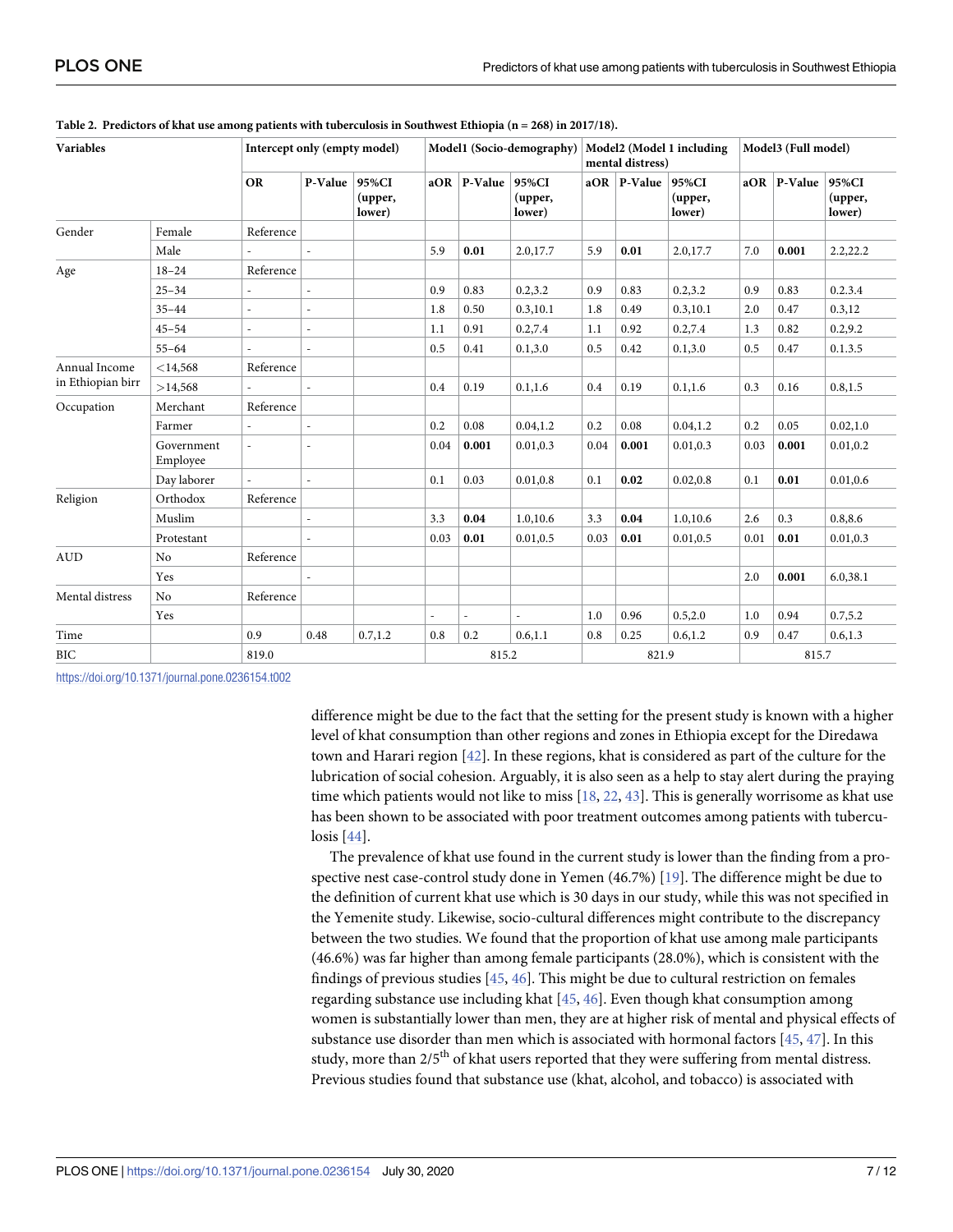<span id="page-7-0"></span>mental distress [\[10,](#page-9-0) [48\]](#page-11-0), and specifically, khat was reported to increase emotional disturbance [\[49\]](#page-11-0). However, we could not show a clear association of mental distress and khat use in the adjusted models. Patients might be tempted to use khat as a self-treatment for their mental distress, but this observation needs to be supported by further investigations.

During the first follow up, a majority (76.7%) of patients who were using khat reported that they have alcohol use disorder. This could be due to the fact that patients might resume drinking alcohol after they begin to feel better within two to three weeks because bacterial load then usually starts to decline [\[4\]](#page-9-0). In addition, since alcohol counteracts the stimulant effect of khat such as sleep disturbance and restlessness, patients might be inclined to use both substances together [[43](#page-10-0), [50](#page-11-0), [51](#page-11-0)]. Likewise, in this study, khat use was associated with alcohol use which is in agreement with previous studies [\[43,](#page-10-0) [48\]](#page-11-0). Combining alcohol and khat would affect patients' treatment outcomes and lead to physical and mental health problems. Because, both khat and alcohol were found to have a potential impact on the immunity of the user and associated with mental distress so that patients may develop severe medical and mental health complications or die earlier than non-users [[26](#page-10-0), [52](#page-11-0), [53](#page-11-0)]. Furthermore, these two substances have an association with treatment-resistant tuberculosis [[30](#page-10-0), [32](#page-10-0), [54](#page-11-0), [55](#page-11-0)].

This study found that the majority (77.1%) of khat users believe that using khat can reduce anti-TB medication side effects which is consistent with a cross-sectional study conducted in the Butajira, Ethiopian [[18](#page-9-0)]. This may be due to misinterpreting the euphoric mood from khat as a decrease in medication side effects. However, health professionals should create awareness regarding the effect of khat on mental and physical health so that patients may consider reducing their khat use. In this study, almost all khat users (96.2%) believe that khat use reduces TB symptoms, however, this is in clear contrast to the study indicating that patients with khat use had a higher bacterial load [[30](#page-10-0)].

Moreover, we have found that merchants were using khat more than a farmers, government employees, and daily laborers which is in line with studies conducted in the general population [\[42,](#page-10-0) [56,](#page-11-0) [57\]](#page-11-0). This might be due to the fact that merchants use khat to be alert and energetic at the workplace [\[58\]](#page-11-0). Also, some of the merchants may be khat sellers and, as a result, they chew khat to attract customers but further study assessing this situation is needed.

To our knowledge, our study was unique in exploring predictors of continued khat use among patients with tuberculosis using a longitudinal study with multiple assessments and with no attrition. However, the following limitations need to be acknowledged. Because of social desirability, patients might minimize or deny their khat use and this could underestimate the magnitude of khat use. It could also affect the association of predictors with the outcome variables. Also, health professionals who were working in a TB clinic collected the data that might contribute to this bias; because patients may be inclined to not report about their khat use or minimize its amount. However, the prevalence of khat use was still higher than in other studies so our estimates might be rather conservative. There is no standardized instrument for the assessment of khat use. However, we are confident that we were able to capture khat use with sufficient precision. Moreover, patients with MDR-TB and who were attending their treatment at health posts, i.e. in more remote areas, were excluded from the study; hence the findings of the study may not be generalized to all patients with TB in Southwest Ethiopia. The findings of this study cannot be generalized to those patients who are getting treatment at the inpatient department who have limited access to psychoactive substances including khat. Moreover, since our sample size is not adequate, it might be difficult to draw a strong conclusion, but we can make an estimation based on the sample size without having a critical problem that could affect our findings. Also, we did not cover all possible predictors, and as a result, we recommend a qualitative study to explore other predictors of khat use among TB patients.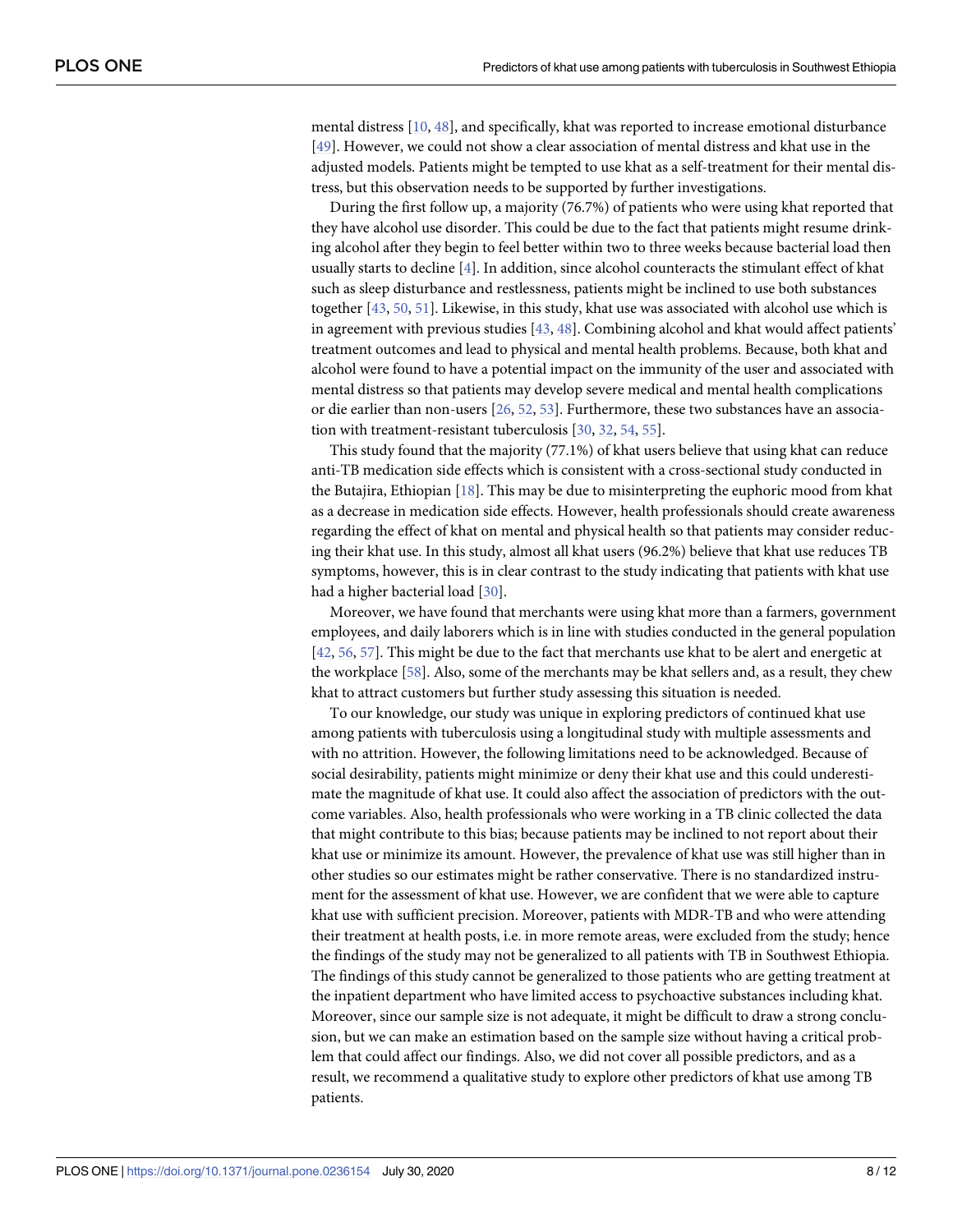# <span id="page-8-0"></span>**Conclusions**

In conclusion, a significant proportion of patients on anti-TB continue to use khat throughout their course of treatment. Predictors of khat use were being male and concomitant alcohol use disorder. These findings underscore the need to integrate the screening and treatment for substance use, specifically for khat, into the tuberculosis services. All patients diagnosed with TB should be screened for khat use and a particular emphasis should be given to males and individuals with a history of alcohol use. Furthermore, patients' beliefs about the beneficial effects of khat on tuberculosis outcomes need to be investigated so that these beliefs can be counteracted effectively.

# **Acknowledgments**

We are thankful for the study participants to compromising their time to participate in the study.

# **Author Contributions**

**Conceptualization:** Matiwos Soboka.

- **Data curation:** Matiwos Soboka.
- **Formal analysis:** Matiwos Soboka, Omega Tolessa, Markos Tesfaye, Kristina Adorjan, Wolfgang Krahl, Elias Tesfaye, Yimenu Yitayih, Ralf Strobl, Eva Grill.
- **Funding acquisition:** Matiwos Soboka, Markos Tesfaye, Kristina Adorjan, Wolfgang Krahl, Elias Tesfaye, Yimenu Yitayih, Ralf Strobl, Eva Grill.
- **Investigation:** Matiwos Soboka, Omega Tolessa, Markos Tesfaye, Kristina Adorjan, Wolfgang Krahl, Elias Tesfaye, Yimenu Yitayih, Ralf Strobl, Eva Grill.
- **Methodology:** Matiwos Soboka, Omega Tolessa, Markos Tesfaye, Kristina Adorjan, Wolfgang Krahl, Elias Tesfaye, Yimenu Yitayih, Ralf Strobl, Eva Grill.
- **Project administration:** Matiwos Soboka.
- **Resources:** Matiwos Soboka, Omega Tolessa, Markos Tesfaye, Kristina Adorjan, Wolfgang Krahl, Elias Tesfaye, Yimenu Yitayih, Ralf Strobl, Eva Grill.
- **Software:** Matiwos Soboka, Omega Tolessa, Markos Tesfaye, Kristina Adorjan, Wolfgang Krahl, Elias Tesfaye, Yimenu Yitayih, Ralf Strobl, Eva Grill.
- **Supervision:** Matiwos Soboka, Omega Tolessa, Markos Tesfaye, Kristina Adorjan, Wolfgang Krahl, Elias Tesfaye, Yimenu Yitayih, Ralf Strobl, Eva Grill.
- **Validation:** Matiwos Soboka, Omega Tolessa, Markos Tesfaye, Kristina Adorjan, Wolfgang Krahl, Elias Tesfaye, Yimenu Yitayih, Ralf Strobl, Eva Grill.
- **Visualization:** Matiwos Soboka.
- **Writing – original draft:** Matiwos Soboka.
- **Writing – review & editing:** Matiwos Soboka, Omega Tolessa, Markos Tesfaye, Kristina Adorjan, Wolfgang Krahl, Elias Tesfaye, Yimenu Yitayih, Ralf Strobl, Eva Grill.

#### **References**

**[1](#page-1-0).** World Health Organization. (2018). Global tuberculosis report 2018. World Health Organization. Available at [https://apps.who.int/iris/handle/10665/274453.](https://apps.who.int/iris/handle/10665/274453) Accessed on 20/07/2019.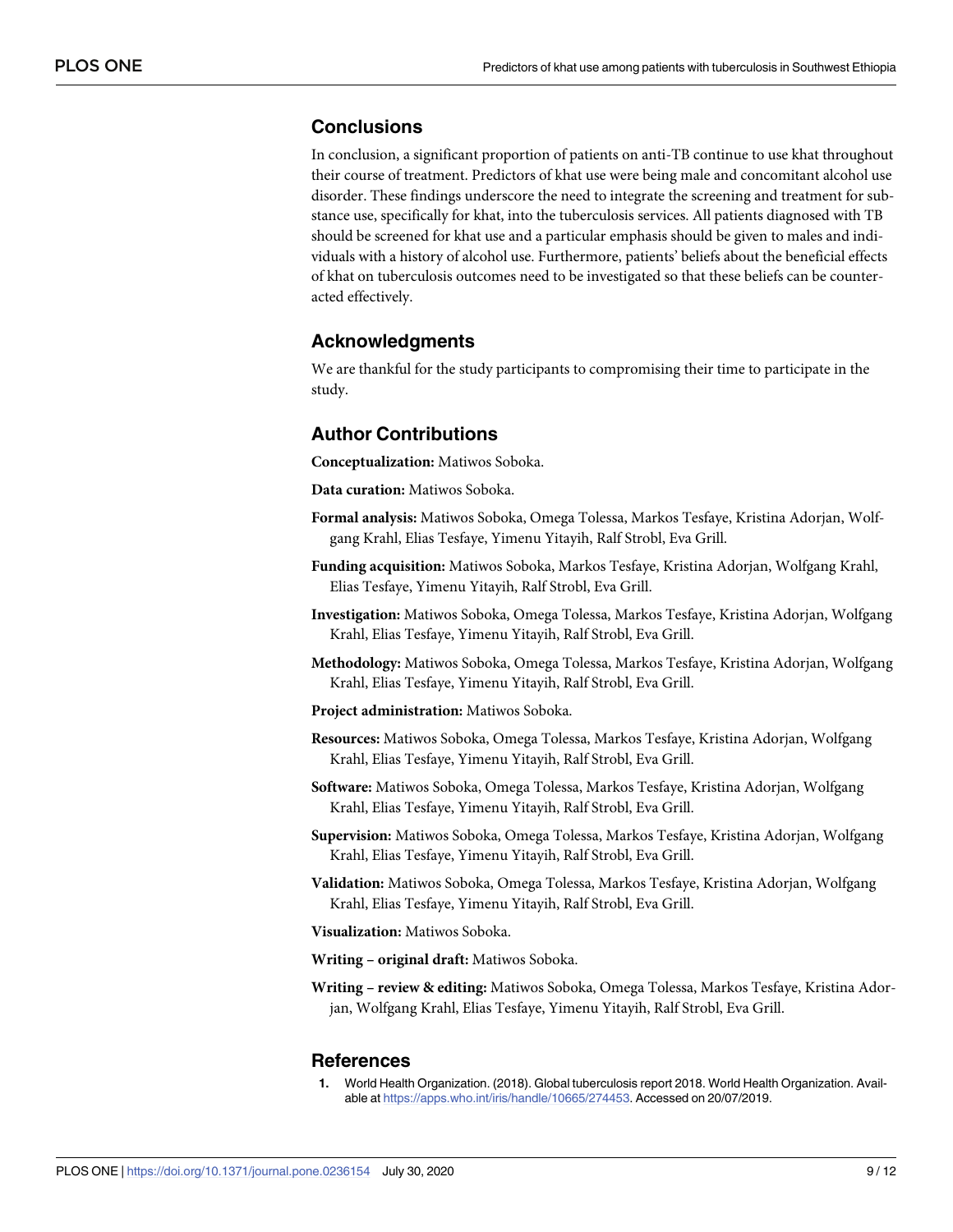- <span id="page-9-0"></span>**2.** Millet JP, Moreno A, Fina L, del Baño L, Orcau A, de Olalla PG, et al. Factors that influence current tuberculosis epidemiology. Eur Spine J. 2013; 22 Suppl 4(Suppl 4):539–48.
- **3.** Federal Democratic Republic of Ethiopia Ministry of Health. Health and Health Related Indicators2011/ 12. Available at [https://www.dktethiopia.org/sites/default/files/PublicationFiles/Health%20and%](https://www.dktethiopia.org/sites/default/files/PublicationFiles/Health%20and%20Health%20Related%20Indicators%202004%20E.C.pdf) [20Health%20Related%20Indicators%202004%20E.C.pdf.](https://www.dktethiopia.org/sites/default/files/PublicationFiles/Health%20and%20Health%20Related%20Indicators%202004%20E.C.pdf) Accessed on 20/07/2019.
- **[4](#page-1-0).** Federal Democratic Republic of Ethiopia, Ministry of Health. Guidelines for clinical and programmatic management of tb, leprosy and tb/hiv in ethiopia fifth edition: MoH; 2012. Available at file:///C:/Users/ GOD/Downloads/guidelines-for-the-clinical-and-programmatic-management-of-tbl-tb-hiv%20(5).pdf. Accessed on 12/02/2020.
- **[5](#page-1-0).** Lönnroth K, Jaramillo E, Williams BG, Dye C, Raviglione M. Drivers of tuberculosis epidemics: the role of risk factors and social determinants. Soc Sci Med. 2009; 68(12):2240–6. [https://doi.org/10.1016/j.](https://doi.org/10.1016/j.socscimed.2009.03.041) [socscimed.2009.03.041](https://doi.org/10.1016/j.socscimed.2009.03.041) PMID: [19394122](http://www.ncbi.nlm.nih.gov/pubmed/19394122)
- **[6](#page-1-0).** Zegeye A, Dessie G, Wagnew F, Gebrie A, Islam SMS, Tesfaye B, et al. Prevalence and determinants of anti-tuberculosis treatment non-adherence in Ethiopia: A systematic review and meta-analysis. PLoS One. 2019; 14(1):e0210422. <https://doi.org/10.1371/journal.pone.0210422> PMID: [30629684](http://www.ncbi.nlm.nih.gov/pubmed/30629684)
- **[7](#page-1-0).** Tesfahuneygn G, Medhin G, Legesse M. Adherence to Anti-tuberculosis treatment and treatment outcomes among tuberculosis patients in Alamata District, northeast Ethiopia. BMC research notes. 2015; 8:503. <https://doi.org/10.1186/s13104-015-1452-x> PMID: [26420164](http://www.ncbi.nlm.nih.gov/pubmed/26420164)
- **[8](#page-1-0).** Eshetie S, Gizachew M, Alebel A, van Soolingen D. Tuberculosis treatment outcomes in Ethiopia from 2003 to 2016, and impact of HIV co-infection and prior drug exposure: A systematic review and metaanalysis. PLoS One. 2018; 13(3):e0194675. <https://doi.org/10.1371/journal.pone.0194675> PMID: [29554144](http://www.ncbi.nlm.nih.gov/pubmed/29554144)
- **[9](#page-1-0).** Ambaw F, Mayston R, Hanlon C, Medhin G, Alem A. Untreated depression and tuberculosis treatment outcomes, quality of life and disability, Ethiopia. Bulletin of the World Health Organization. 2018; 96 (4):243–55. <https://doi.org/10.2471/BLT.17.192658> PMID: [29695881](http://www.ncbi.nlm.nih.gov/pubmed/29695881)
- **[10](#page-1-0).** Duko B, Gebeyehu A, Ayano G. Prevalence and correlates of depression and anxiety among patients with tuberculosis at WolaitaSodo University Hospital and Sodo Health Center, WolaitaSodo, South Ethiopia, Cross sectional study. BMC psychiatry. 2015; 15:214. <https://doi.org/10.1186/s12888-015-0598-3> PMID: [26370894](http://www.ncbi.nlm.nih.gov/pubmed/26370894)
- **[11](#page-1-0).** Mekonnen HS, Azagew AW. Non-adherence to anti-tuberculosis treatment, reasons and associated factors among TB patients attending at Gondar town health centers, Northwest Ethiopia. BMC research notes. 2018; 11(1):691. <https://doi.org/10.1186/s13104-018-3789-4> PMID: [30285907](http://www.ncbi.nlm.nih.gov/pubmed/30285907)
- **[12](#page-1-0).** Luqman W, Danowski TS. The use of khat (Catha edulis) in Yemen. Social and medical observations. Ann Intern Med. 1976; 85(2):246–9. <https://doi.org/10.7326/0003-4819-85-2-246> PMID: [942147](http://www.ncbi.nlm.nih.gov/pubmed/942147)
- **13.** Gebissa E. Khat in the Horn of Africa: historical perspectives and current trends. J Ethnopharmacol. 2010; 132(3):607–14. <https://doi.org/10.1016/j.jep.2010.01.063> PMID: [20227478](http://www.ncbi.nlm.nih.gov/pubmed/20227478)
- **[14](#page-1-0).** Dhaifalah I, Santavy J. Khat habit and its health effect. A natural amphetamine. Biomed Pap Med Fac Univ Palacky Olomouc Czech Repub. 2004; 148(1):11–5. PMID: [15523540](http://www.ncbi.nlm.nih.gov/pubmed/15523540)
- **[15](#page-1-0).** Duresso SW, Matthews AJ, Ferguson SG, Bruno R. Is khat use disorder a valid diagnostic entity? Addiction. 2016; 111(9):1666–76. <https://doi.org/10.1111/add.13421> PMID: [27061394](http://www.ncbi.nlm.nih.gov/pubmed/27061394)
- **[16](#page-1-0).** Adam F, Hasselot N. Khat: from traditional usage to risk of drug addiction. Med Trop (Mars). 1994; 54 (2):141–4. PMID: [7934780](http://www.ncbi.nlm.nih.gov/pubmed/7934780)
- **[17](#page-1-0).** Ali WM, Zubaid M, Al-Motarreb A, Singh R, Al-Shereiqi SZ, Shehab A, et al. Association of khat chewing with increased risk of stroke and death in patients presenting with acute coronary syndrome. Mayo Clin Proc. 2010; 85(11):974–80. <https://doi.org/10.4065/mcp.2010.0398> PMID: [20926835](http://www.ncbi.nlm.nih.gov/pubmed/20926835)
- **[18](#page-1-0).** Teferra S, Hanlon C, Alem A, Jacobsson L, Shibre T. Khat chewing in persons with severe mental illness in Ethiopia: A qualitative study exploring perspectives of patients and caregivers: Transcultural Psychiatry; 2011. 455–72. <https://doi.org/10.1177/1363461511408494> PMID: [21911510](http://www.ncbi.nlm.nih.gov/pubmed/21911510)
- **[19](#page-1-0).** Anaam MSI, Al Serouri AW, Aldobhani A. Factors affecting patients' compliance to anti-tuberculosis treatment in Yemen: JPHSR; 2013.
- **20.** Eckersley W, Salmon R, Gebru M. Khat, driver impairment and road traffic injuries: a view from Ethiopia. Bulletin of the World Health Organization. 2010; 88(3):235–6. <https://doi.org/10.2471/BLT.09.067512> PMID: [20428394](http://www.ncbi.nlm.nih.gov/pubmed/20428394)
- **[21](#page-1-0).** Abdelwahab SI, Alsanosy RM, Rahim BE, Mohan S, Taha S, Mohamed Elhassan M, et al. Khat (Catha edulis Forsk.) Dependence Potential and Pattern of Use in Saudi Arabia. Biomed Res Int. 2015.
- **[22](#page-1-0).** Stevenson M, Fitzgerald J, Banwell C. Chewing as a social act: cultural displacement and khat consumption in the East African communities of Melbourne. Drug Alcohol Rev. 1996; 15(1):73–82. [https://](https://doi.org/10.1080/09595239600185691) [doi.org/10.1080/09595239600185691](https://doi.org/10.1080/09595239600185691) PMID: [16203354](http://www.ncbi.nlm.nih.gov/pubmed/16203354)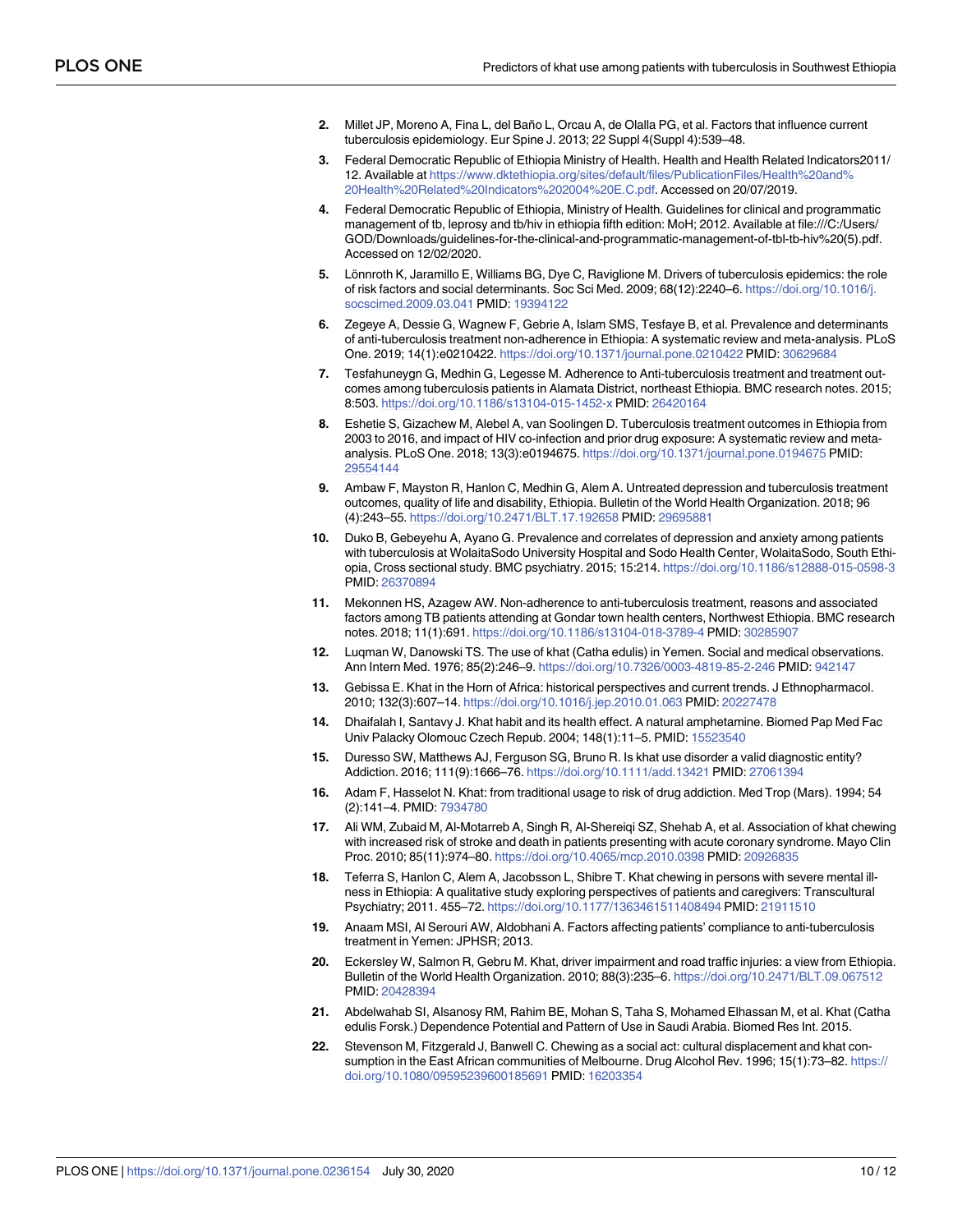- <span id="page-10-0"></span>**[23](#page-1-0).** Akalu TY, Baraki AG, Wolde HF, Lakew AM, Gonete KA. Factors affecting current khat chewing among male adults 15–59 years in Ethiopia, 2016: a multi-level analysis from Ethiopian Demographic Health Survey. BMC psychiatry. 2020; 20(1):21 <https://doi.org/10.1186/s12888-020-2434-7> PMID: [31937273](http://www.ncbi.nlm.nih.gov/pubmed/31937273)
- **[24](#page-1-0).** Odenwald M, al'Absi M. Khat use and related addiction, mental health and physical disorders: the need to address a growing risk. Eastern Mediterranean Health Journal. 2017;23(3).
- **[25](#page-1-0).** El-Setouhy M, Alsanosy RM, Alsharqi A, Ismail AA. Khat Dependency and Psychophysical Symptoms among Chewers in Jazan Region, Kingdom of Saudi Arabia. Biomed Res Int. 2016.
- **[26](#page-1-0).** Alvi A, Rizwan M, Sunosi RA, Bin Ali Jerah A. Does khat chewing increases the risk of Mycobacterium tuberculosis infection by macrophage immune modulation? Med Hypotheses. 2014; 82(6):667–9. <https://doi.org/10.1016/j.mehy.2014.02.026> PMID: [24661941](http://www.ncbi.nlm.nih.gov/pubmed/24661941)
- **[27](#page-1-0).** Adane K, Spigt M, Ferede S, Asmelash T, Abebe M, Dinant GJ. Half of Pulmonary Tuberculosis Cases Were Left Undiagnosed in Prisons of the Tigray Region of Ethiopia: Implications for Tuberculosis Control. PLoS One. 2016; 11(2):e0149453. <https://doi.org/10.1371/journal.pone.0149453> PMID: [26914770](http://www.ncbi.nlm.nih.gov/pubmed/26914770)
- **28.** Wolde D, Tadesse M, Abdella K, Abebe G, Ali S. Tuberculosis among Jimma University Undergraduate Students: First Insight about the Burden of Tuberculosis in Ethiopia Universities-Cross-Sectional Study. Int J Bacteriol. 2017.
- **[29](#page-1-0).** Alemu YM, Awoke W, Wilder-Smith A. Determinants for tuberculosis in HIV-infected adults in Northwest Ethiopia: a multicentre case-control study. BMJ Open. 2016; 6(4):e009058. [https://doi.org/10.1136/](https://doi.org/10.1136/bmjopen-2015-009058) [bmjopen-2015-009058](https://doi.org/10.1136/bmjopen-2015-009058) PMID: [27084271](http://www.ncbi.nlm.nih.gov/pubmed/27084271)
- **[30](#page-1-0).** Alvi A, Fatima N, Jerah AA, Rizwan M, Hobani YH, Sunosi RA, et al. Correlation between Resistin, Tuberculosis and Khat Addiction: A Study from South Western Province of Saudi Arabia. PLoS One. 2015; 10(10):e0140245. <https://doi.org/10.1371/journal.pone.0140245> PMID: [26448186](http://www.ncbi.nlm.nih.gov/pubmed/26448186)
- **[31](#page-1-0).** Duko B, Bedaso A, Ayano G, Yohannis Z. Perceived Stigma and Associated Factors among Patient with Tuberculosis, Wolaita Sodo, Ethiopia: Cross-Sectional Study. Tuberc Res Treat. 2019.
- **[32](#page-1-0).** Jaber AAS, Khan AH, Sulaiman SAS. Evaluating treatment outcomes and durations among cases of smear-positive pulmonary tuberculosis in Yemen: a prospective follow-up study. J Pharm Policy Pract. 2017; 10:36. <https://doi.org/10.1186/s40545-017-0124-8> PMID: [29214026](http://www.ncbi.nlm.nih.gov/pubmed/29214026)
- **[33](#page-1-0).** Sahile Z, Yared A, Kaba M. Patients' experiences and perceptions on associates of TB treatment adherence: a qualitative study on DOTS service in public health centers in Addis Ababa, Ethiopia. BMC Public Health. 2018; 18(1):462. <https://doi.org/10.1186/s12889-018-5404-y> PMID: [29631558](http://www.ncbi.nlm.nih.gov/pubmed/29631558)
- **[34](#page-3-0).** Soboka M, Tesfaye M, Feyissa GT, Hanlon C. Khat use in people living with HIV: a facility-based crosssectional survey from South West Ethiopia. BMC psychiatry. 2015; 15:69. [https://doi.org/10.1186/](https://doi.org/10.1186/s12888-015-0446-5) [s12888-015-0446-5](https://doi.org/10.1186/s12888-015-0446-5) PMID: [25879767](http://www.ncbi.nlm.nih.gov/pubmed/25879767)
- **[35](#page-3-0).** Average Salary in Ethiopia 2019. Available at [http://www.salaryexplorer.com/salary-survey.php?loc=](http://www.salaryexplorer.com/salary-survey.php?loc=69&loctype=1) [69&loctype=1](http://www.salaryexplorer.com/salary-survey.php?loc=69&loctype=1) accessed on 09/07/2019
- **[36](#page-3-0).** Thomas F. Babor JCH-B, Saunders John B., Monteiro Maristela G. The Alcohol Use Disorders Identification TestGuidelines for Use in Primary Care. World Health Organization. 2nd ed ed. Geneva: World Health Organization; 2001.
- **[37](#page-3-0).** Soboka M, Tesfaye M, Feyissa GT, Hanlon C. Alcohol use disoders and associated factors among people living with HIV who are attending services in Southwest Ethiopia. BMC Research Notes. 2014; 7:828 <https://doi.org/10.1186/1756-0500-7-828> PMID: [25417542](http://www.ncbi.nlm.nih.gov/pubmed/25417542)
- **[38](#page-3-0).** Youngmann R, Zilber N, Workneh F, Giel R. Adapting the SRQ for Ethiopian populations: a culturallysensitive psychiatric screening instrument. Transcult Psychiatry. 2008; 45(4):566–89. [https://doi.org/](https://doi.org/10.1177/1363461508100783) [10.1177/1363461508100783](https://doi.org/10.1177/1363461508100783) PMID: [19091726](http://www.ncbi.nlm.nih.gov/pubmed/19091726)
- **[39](#page-3-0).** Hanlon C, Medhin G, Alem A, Araya M, Abdulahi A, Hughes M, et al. Detecting perinatal common mental disorders in Ethiopia: validation of the self-reporting questionnaire and Edinburgh Postnatal Depression Scale. J Affect Disord. 2008; 108(3):251–62. <https://doi.org/10.1016/j.jad.2007.10.023> PMID: [18055019](http://www.ncbi.nlm.nih.gov/pubmed/18055019)
- **[40](#page-3-0).** Dhadphale M, Ellison RH, Griffin L. Frequency of mental disorders among outpatients at a rural district hospital in Kenya. Cent Afr J Med. 1982; 28(4):85–9. PMID: [7127445](http://www.ncbi.nlm.nih.gov/pubmed/7127445)
- **[41](#page-3-0).** Beusenberg M, Orley JH, World Health Organization. Division of Mental Healh. (1994). A User's guide to the self reporting questionnaire (SRQ / compiled by M. Beusenberg and J. Orley. Geneva: World Health Organization; 1994. <https://apps.who.int/iris/handle/10665/61113>
- **[42](#page-6-0).** Haile D1, Lakew Y. Khat Chewing Practice and Associated Factors among Adults in Ethiopia: Further Analysis Using the 2011 Demographic and Health Survey: PLoS ONE; 2015. [https://doi.org/10.1371/](https://doi.org/10.1371/journal.pone.0130460) [journal.pone.0130460](https://doi.org/10.1371/journal.pone.0130460) PMID: [26090658](http://www.ncbi.nlm.nih.gov/pubmed/26090658)
- **[43](#page-6-0).** Rampes GCH. Adverse effects of khat: a review: Advances in Psychiatric Treatment; 2003; 9(6): 456– 63.